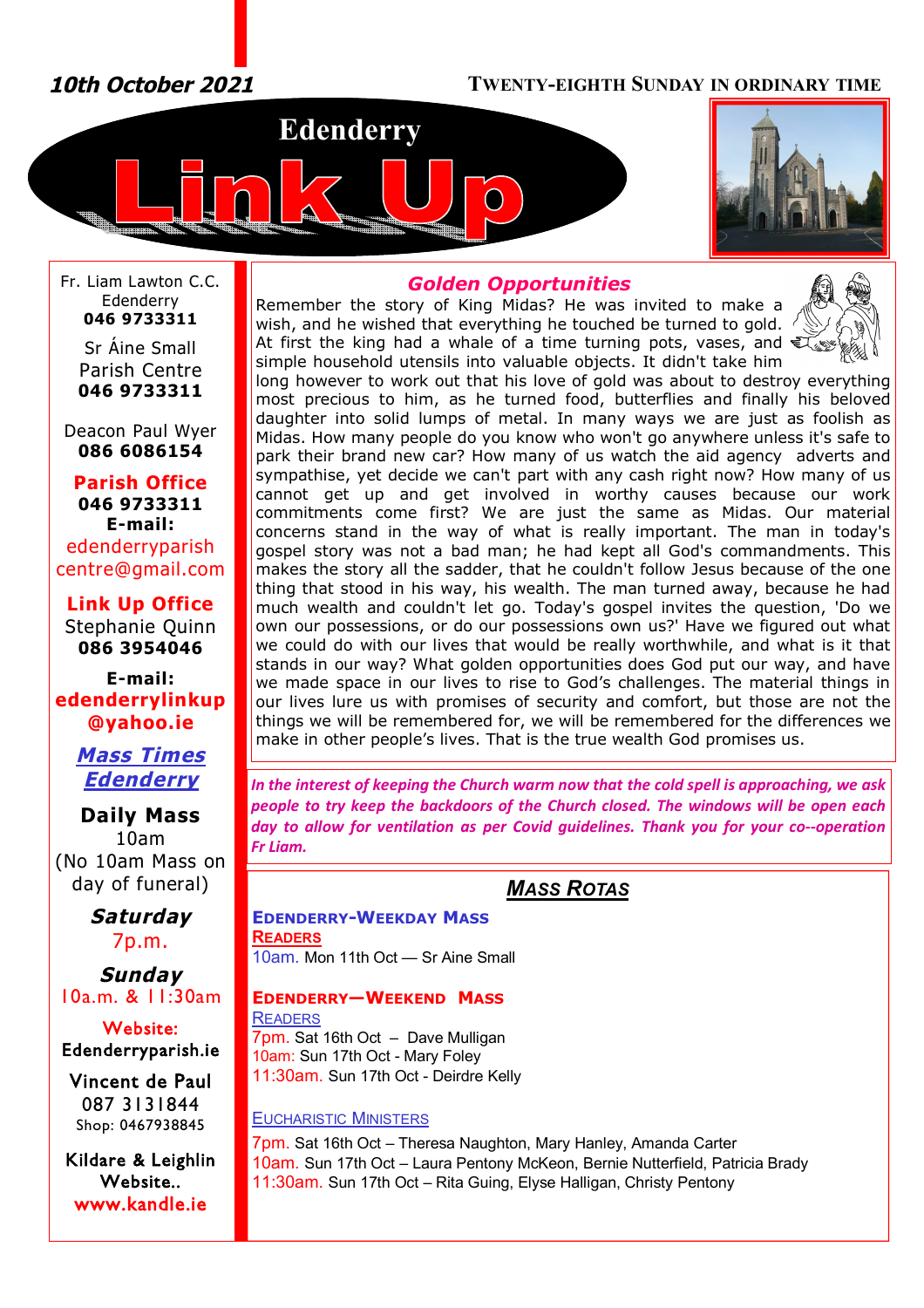## **Community Notices**

**Car Key Found:** in the Parish Centre on Sat 25th Sept, phone 046 9733311 for more information. **Baptisms:** Baptisms will take place with a maximum of 10

people per family. Face masks must be worn in the Church. **Pio Rosary:** Monday 11th Oct in St Mary's Church, Edenderry @ 7:30pm. All welcome

#### **First Communion:**

Sat 16th Oct ~ St Mary's School ~ @ 11am Sat 16th Oct  $\sim$  St Patrick's @ 1pm Sun 17th Oct ~ Scoil Bhríde @ 2pm Sat 20th Nov  $\sim$  Gaelscoil @ 2pm

One seat will be allocated per family in the centre aisle (Max 6 persons). We will provide stewards to ensure all government guidelines are adhered to and **face masks will continue to be mandatory for all adults** attending the ceremonies.

Collection will be held at each ceremony to ensure that the Parish is in a financial situation to be able to provide these and all religious services to parishioners into the future. Donations will be greatly received to help defray the losses incurred during COVID lockdowns. Thank you.



*Have confidence in who you are and don't be afraid to go for what you really want in life,*



*Failte We welcomed the following into the Christian* 

*Community through the Sacrament of Baptism:*

*Eabha Grace Gorman* 



# **PARISH LOTTO DRAW RESULTS FOR DRAW HELD ON**

**Wednesday 6th Oct 2021**

### **NUMBERS DRAWN**



### **No Jackpot Winner 13 Matched 3's won €77 each**

**1 local Winner Alo Cullen C/O Bradys**

**Next Week's Jackpot €12,000**

**Edenderry Tidy Towns are delighted to announce our Table Quiz is back. So save the date, Friday October 15th**

Byrne's lounge @ 9pm. Quiz master on the night Mr John Quinlan & raffle.Our table quiz is always a great social night so don't miss out. See you on the night. Social gathering guidelines will be in place.



*We would like to Congratulate Jenna Hurst & Keith O' Shea who have entered the Sacrament of Marriage recently. May they have a long and happy life together.*

**Volunteer Cleaners Required for St Mary's Church, Edenderry. Duties: sweeping, washing and cleaning brasses. Please contact the Parish Office @ 046 9733311 if interested** 

### **MASSES FOR THE COMING WEEK**

**Saturday 7pm:** Betty Cremin nee Denehan, Months mind Mass; Seanie Doyle, 1st Anniversary; Paddy Forde, 1st Anniversary; Karen Hughes; Dan, Maureen & Desmond Kane; Deceased members of the O' Donnell & Rice families; Sean Flynn

#### **Sunday 10am:**

**Sunday 11:30am:** Madeline Loughlin, Months mind Mass; Elizabeth (Lilly) Carter, 1st Anniversary; Tony Mulvin, 2nd Anniversary

**Monday 10am:** John Fanning

**Tuesday 10am:**

**Wednesday 10am:** 

**Thursday 10am Mass**

**Friday 10am Mass: Mass Card Intentions**

**Saturday 7pm:** Margaret Cooney nee King, Months mind Mass; Marie Lennon; Bernard & Catherine Farrell, grandson Fergal Farrell; Thomas Farrell; Bridget Niall; James & Mary Dillon & deceased members of the Dillon & O' Meara families; Derrick Cronin; Valerie Cummins; Paddy & Lilly Abbott; Joseph Kelly; Peter McGlynn; Joe Brereton

#### **Sunday 10am:**

**Sunday 11:30am:** James Antony Fennessy, Months mind Mass; Maura Kelly, 1st Anniversary; May Tyrrell



*We Pray for the following whose Anniversary occurs around this time.* 

*James & Kitty Grehan Emma Mhic Mhathūna Vince Kane Elizabeth McKeon May Greer David Greer John O' Grady*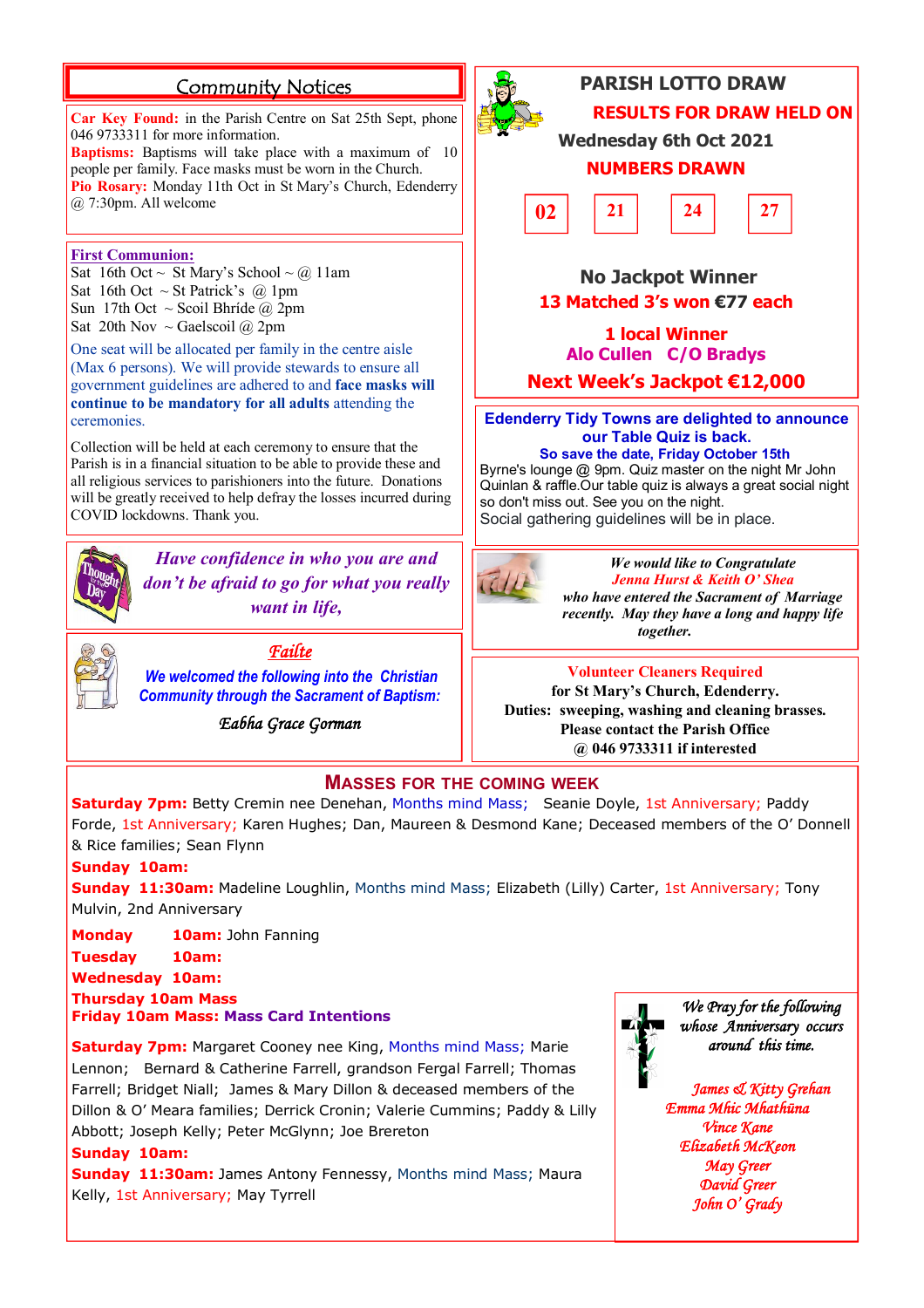# *Produce for our Harvest Mass in St. Mary's Church, Edenderry*



*Thank you to all who helped out with this amazing display of produce*

**Bright, Spacious Room available to Rent in the Parish Centre, Edenderry For more information Contact Sheila @ 086 3849296**